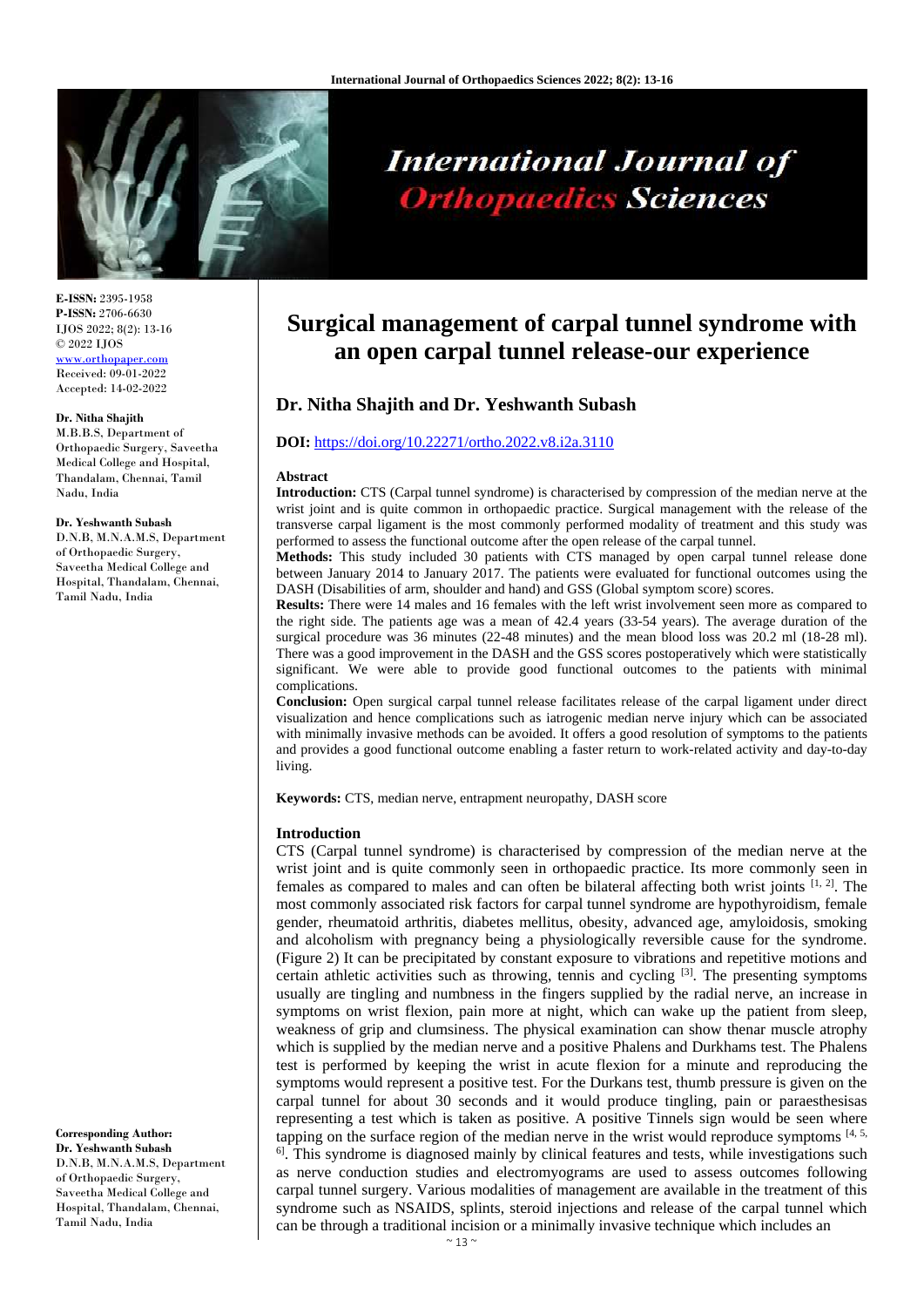endoscopic assisted release as well  $[7, 8, 9]$ . This purpose of this study was to assess the functional outcome after the open release of the carpal tunnel.

#### **Materials and Methods**

This was a study of 30 patients with established carpal tunnel syndrome who were assessed from January 2014 to January 2017 and managed with open surgical release of the carpal tunnel with a follow up period of one year. Review board approval was taken prior to undertaking the study. All skeletally mature patients who had symptomatic wrists and were willing for the surgical procedure and also for regular prescribed follow ups were included in our study. In contrast, skeletally immature patients, patients who could not report for regular follow and patients with a history of prior carpal tunnel release were excluded. All patients were subjected to a clinical evaluation following admission and the Phalens test, Durkams test and the tinnels sign were performed for establishing a clinical diagnosis. The patients were assessed for decreased sensation in the fingers supplied by the radial nerve, atrophy of the thenar muscles, grip strength and loss of two point discrimination. Nerve conduction studies were done and a sensory latency greater than 3.5ms, motor latency more than 4.5ms and a conduction velocity of <52m/sec were taken as parameters for the diagnosis of the syndrome. MRI was not done in any of the cases in our series. The patients were assessed for the surgical procedure. All procedures were performed under regional anesthesia under antibiotic cover. A 2.5cm skin incision was made at the junction of two lines which was a horizontal line drawn from the medial side of the thumb and a vertical line which was started from the medial part of the fourth metacarpal extending proximally. The subcutaneous tissues and fat was mobilized and the transverse ligament was visualized. A curved scissor was used to release the ligament taking care to avoid injuring the median nerve. The V which is at the junction of the thenar and hypothenar muscles marked the distal aspect of the release. The wrist was put through its range of motion to ensure smooth gliding of the nerve and the tendons. Skin closure was done with interrupted sutures and a sterile dressing was done. Antibiotics were given for three days in the postoperative period and regular wound inspections were performed. The wrist was placed in a splint which was removed intermittently and tendon gliding exercises were started. Sutures were removed on day 12. The patients were followed up at regular intervals where the functional assessment was performed with the DASH and GSS scores. The data was collected and analyzed with IBM SPSS software. A comparison of categorical variables was done with the Chi square test. A P value of < 0.05 was taken to be of statistical significance.

## **Results**

The average age of the patients in our series was 42.4 years (33-54 years) and the left wrist was more affected more as seen in 18 patients. (Figure 1) There was a female preponderance in our study and the duration of symptoms ranged from 3 to 18 months. The associated factors seen were hypothyroidism in 12 patients, rheumatoid arthritis in 7, diabetes mellitus in 6 and obesity in 5 patients. The mean duration of surgery was 36 minutes (22-48 minutes) and the average blood loss was 20.2ml(18-28ml). The preoperative DASH score was 47.8±4.72 which improved to 10.8±2.64 which was statistically significant with P=0.015. The preoperative GSS score was  $8\pm 2.3$ , which improved to  $1.2\pm 0.26$ in the postoperative period, which was statistically significant

with  $P < 0.001$ . (Table 1) Two patients had decreased grip strength which improved with strengthening exercises w,hile three patients had mild pain in the postoperative period ,which resolved with a course of analgesics. No wound related complications were seen in this study and we had no cases of iatrogenic injury to the median nerve or to the flexor tendons. None of the patients required a second procedure and none of the patients lost to follow up.



**Fig 1:** Side dominance



**Fig 2:** Associated conditions

**Table 1:** Functional scoring

| S. No                                             | <b>Scoring system</b> | Score     |                 | P value      |
|---------------------------------------------------|-----------------------|-----------|-----------------|--------------|
|                                                   |                       | Pre-op    | Post-op         |              |
|                                                   | GSS                   | $8 + 2.3$ | $1.2 + 0.26$    | $<\!\!0.001$ |
|                                                   | DASH                  | 47.8+4.72 | $10.8 \pm 2.64$ | 0.015        |
| 0.000111<br>$\mathbf{D}$ and $\mathbf{D}$ . I iii |                       |           |                 |              |

GSS-Global system score. DASH-Disabilities of arm, shoulder and hand

### **Discussion**

CTS (Carpal tunnel syndrome) is characterised by compression of the median nerve at the wrist joint and is quite commonly seen in orthopaedic practice. It is more commonly seen in females than males and can often be bilateral, affecting both wrist joints. The patients present with tingling and numbness in the radial fingers supplied by the median nerve, an increase in symptoms on wrist flexion, pain more at night, which can wake up the patient from sleep, weakness of grip and clumsiness. Treatment would aim to provide symptomatic relief and restore the hand's normal function and should also be cost-effective for the patient. It should provide an aesthetic hand with a good cosmetic appearance. The procedure should be coupled with active physiotherapy to ensure a rapid rehabilitation [10]. Conservative management can be done in the early stages of the disease when the symptoms are minimal with no neurological deficits. An extension brace can be applied along with physiotherapy and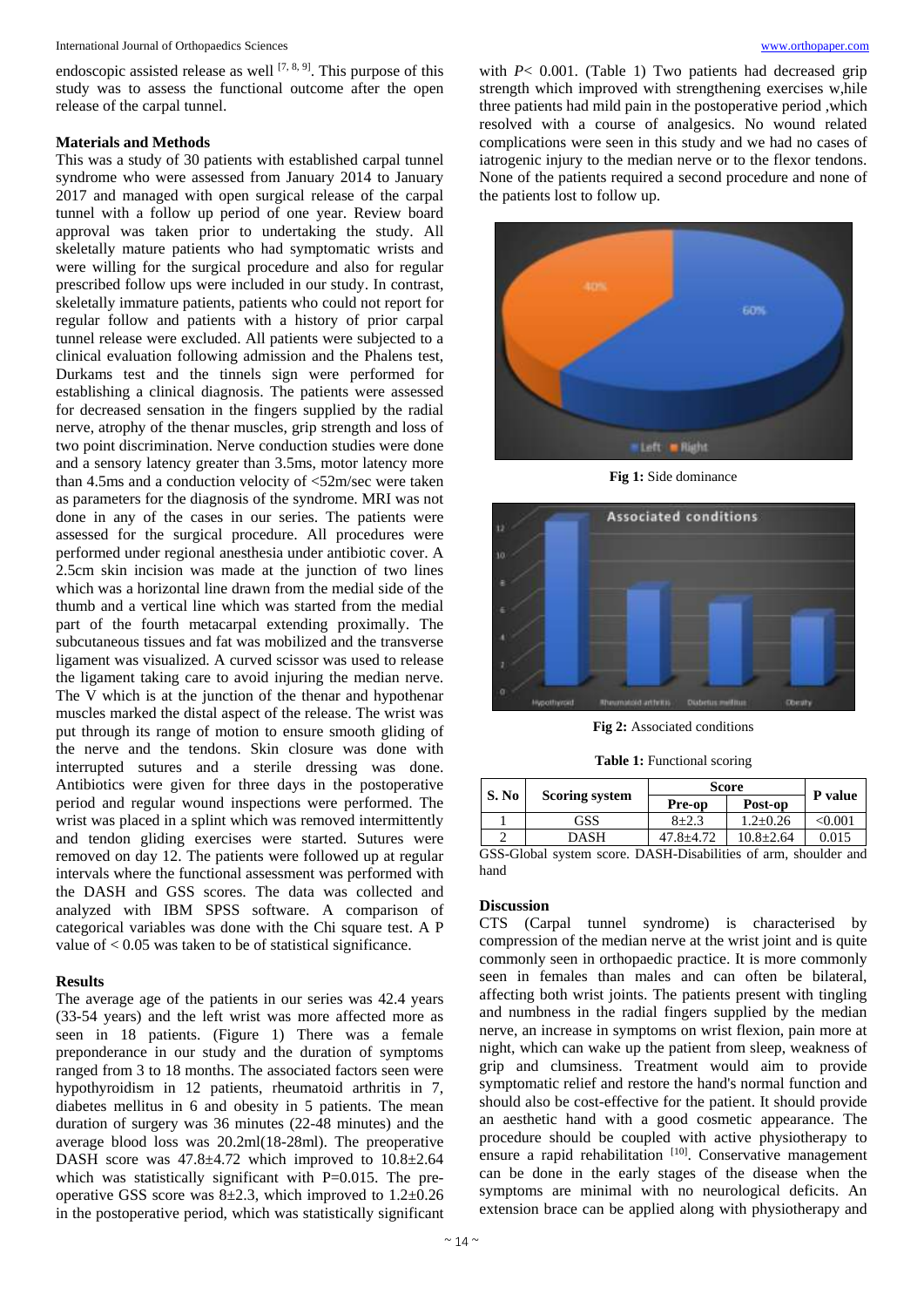#### International Journal of Orthopaedics Sciences [www.orthopaper.com](http://www.orthopaper.com/)

exercises but can prove to be ineffective in patients with long standing symptoms and established carpal tunnel syndrome. Corticosteroids can provide short term symptomatic relief, but patients with neurological deficits and muscle atrophy with a decreased grip strength would not benefit from it [11, 12] . The gold standard procedure in the treatment of established carpal tunnel syndrome would be a carpal tunnel release with the division of the transverse carpal ligament. The carpal release could be an endoscopic or an open release with a regular or a mini incision. Endoscopic release of the carpal tunnel results in a smaller scar with decreased postoperative pain with decreased incidence of wound related complications facilitating an early return to work related activities and daily living but its associated with a steep learning curve and a higher incidence of iatrogenic median nerve injury [13]. Open release performed with mini incisions can also be associated with similar complications. Open carpal release with a conventional incision would facilitate decompression of the median nerve under direct operative vision so that a complete release is performed without injuring the median nerve. It increases the size of the tunnel while decreasing the pressure within it  $[14, 15]$ . In our series of patients, we used a standard 2.5cm incision and sectioning of the transverse carpal ligament was done under direct vision in order to avoid injury to the carpal tunnel contents. Adequate decompression was also confirmed under direct vision after ensuring free gliding of the median nerve and the flexor tendons within the tunnel. In Mardanpour K, *et al*. study of 188 patients the average age of the patients was  $40\pm 29.5$  years with a follow up of 18.6±9.3 months. They had 2% of patients who complained of residual pain while 1an % had iatrogenic injury to the median nerve. Grip strength was reduced in 5 patients. The pre operative GSS was observed to be  $7\pm2.5$  while it was  $1.3\pm0.34$  in the postoperati, ve period which was statistically significant with *P*< 0.002. [16] Khan *et al*. studied 100 patients with an average age of 39.29±3.99 years and reported a mean duration of symptoms as 5 to 24 months. In the postoperative period, 12 patients had mild residual pain at 1 month but became pain free at the third month follow up. Three of the patients experienced prolonged residual symptoms and were considered for reintervention. The patients had a 97% functional satisfaction at 6 months with no wound related complications were reported  $[17]$ . Badger t al studied 47 patients with an average age of 59 years and a 17 month follow up. The preoperative symptom severity score was  $3.41\pm0.72$  while it was  $1.85\pm0.81$  statistically significantgnificance with *P*< 0.001. Two patients complained of residual pain but did not require a second intervention and no wound related complications were reported [18]. In our series following release, there was a good symptomatic relief with resolution of tingling and numbness in all patients. The nocturnal pain was only mild or had reduced completely in the first week followed by complete resolution of pain. There was a good increase in grip strength in most of the patients and they were started on thenar muscle strengthening exercises. The preoperative DASH score was 47.8±4.72 which improved to  $10.8\pm2.64$  whstatistically significantificance with  $P=0.015$ . The pre surgery GSS score was  $8\pm2.3$  which improved to  $1.2\pm0.26$  in the postoperative .. which was statistically significanticance with  $P < 0.001$ . Three patients complained of residual pain, which settled down after a few weeks and two patients had decreased grip strength which improved with strengthening exercises. No wound related complications were seen in our study. All wounds healed well with no scar contractures. No cases of incomplete

release or iatrogenic median nerve injury or flexor tendon injury were encountered. The patients were quite happy with the final functional outcome achieved and were able to return to work related activities and daily living to the best possible extent. The possible drawbacksof of our study would be a relatively small study sample and a short follow-up period p. A longer follow up would be ideal to assess the changes in functional outcometheover a long term with regards to activities of work and daily living.

#### **Conclusion**

Open surgical release of the carpal tunnel facithe the release of the transverse carpal ligament under direct visualization. Hence, complications such as iatrogenic median nerve, injury, which can be avoided with minimally invasive methods avoided. It offers good resolution of symptoms to the patients and provides a good functional outcome , enabling a quick return to work and daily living activities

#### **Declaration**

**Funding:** No funding was received

**Conflict of interest:** There are no potential conflicts of interest.

**Ethical approval:** This study was performed following ethical committee approval.

#### **References**

- 1. Yamaguchi DM, Lipscomb PR, Soule EH. Carpal tunnel syndrome. Minn Med. 1965;48:22-33.
- 2. Lozano-Calderón S, Anthony S, Ring D. The quality and strength of evidence for etiology: Example of carpal tunnel syndrome. J Hand Surg Am. 2008;33:525-38.
- 3. Chung KC. Current status of outcomes research in carpal tunnel surgery. Hand (NY). 2006;1:9-13.
- 4. Agee JM, McCarroll HR, North ER. Endoscopic carpal tunnel release using the single proximal incision technique. Hand Clin. 1994;10(4):647-59.
- 5. Palmer DH, Paulson JC, Lane-Larsen CL, Peulen VK, Olson JD. Endoscopic carpal tunnel release: a comparison of two techniques with open release. Arthroscopy. 1993;9(5):498-508.
- 6. Huisstede BM, Randsdorp MS, Coert JH, Glerum S, van Middelkoop M, Koes BW. Carpal tunnel syndrome. Part II: effectiveness of surgical treatments--a systematic review. Arch Phys Med Rehabil. 2010;91(7):1005-24. DOI: 10.1016/j.apmr.2010.03.023
- 7. Marshall S, Tardif G, Ashworth N. Local corticosteroid injection for carpal tunnel syndrome. Cochrane Database Syst Rev.  $2007$ ;(2):CD001554. DOI: 10.1002/14651858.CD001554.pub2
- 8. Oh WT, Kang HJ, Koh IH, *et al*. Morphologic change of nerve and symptom relief are similar after mini-incision and endoscopic carpal tunnel release: a randomized trial. BMC Musculoskelet Disord. 2017;18:65.
- 9. Atroshi I, Larsson GU, Ornstein E, *et al*. Outcomes of endoscopic surgery compared with open surgery for carpal tunnel syndrome among employed patients: randomised controlled trial. BMJ 2006;332:1473.
- 10. Gulsen I, Ak H, Evcili G, *et al*. A retrospective comparison of conventional versus transverse miniincision technique for carpal tunnel release. ISRN Neurol. 2013;2013:721830.
- 11. Castillo TN, Yao J. Comparison of longitudinal open